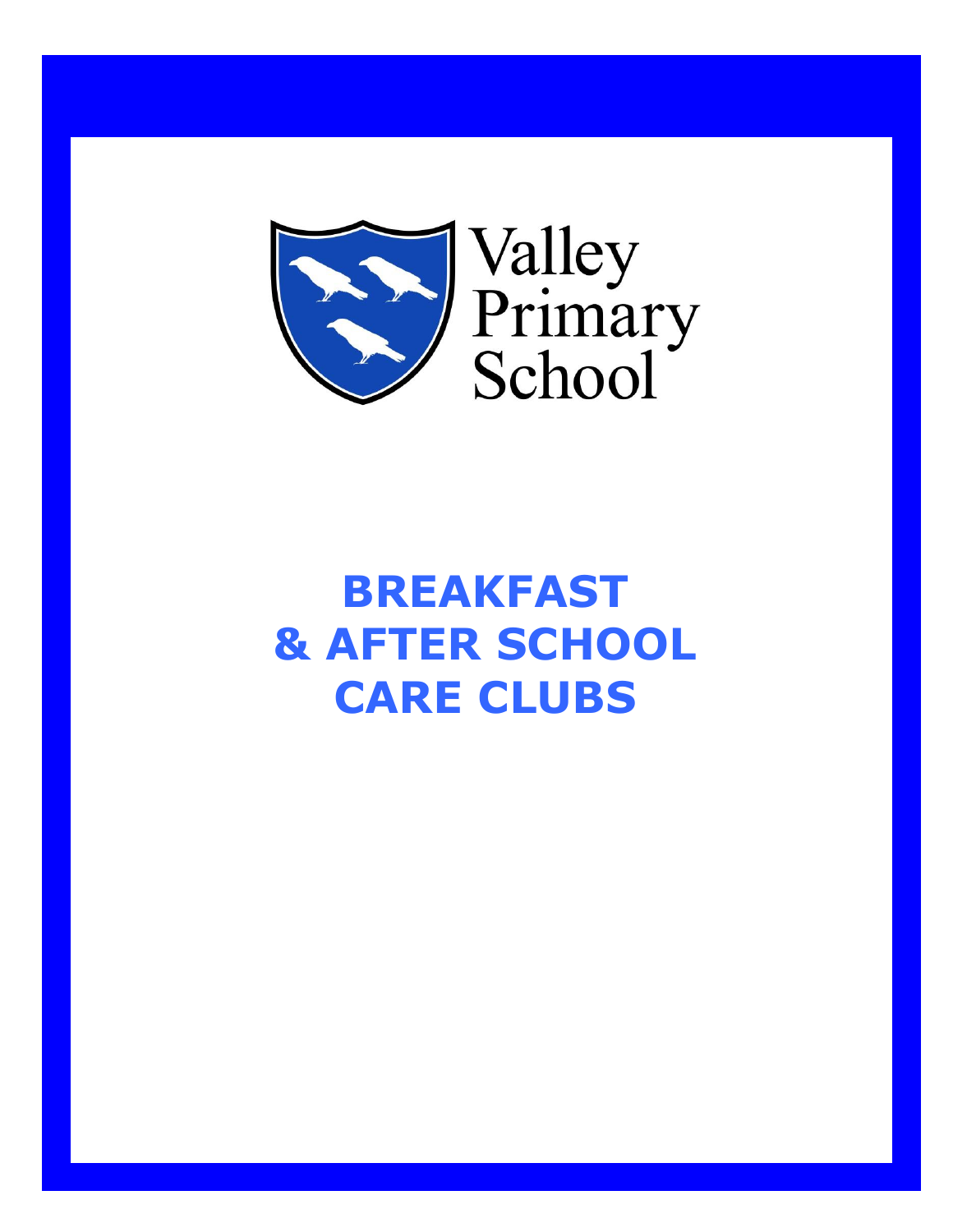# **VALLEY PRIMARY SCHOOL BREAKFAST AND AFTER SCHOOL CARE CLUBS TERMS & CONDITIONS**

# **1. Registration**

Please complete a Registration Form for both Breakfast and After School Care Clubs (see attached). The clubs will run concurrently with published term dates (excluding INSET days), which can be found on our website - www.valley.bromley.sch.uk. The clubs are run for the exclusive use of children attending Valley Primary School.

## **2. Service and Delivery**

Personnel working for Valley Primary School Academy Trust will staff our breakfast and after school care clubs unless there is a staffing shortfall when we may use agency staff. During each Breakfast Club children will be provided with a breakfast and a range of creative activities to engage them. After School Club children will be provided with a snack and a range of activities to engage them. We will make good use of our school site to provide a mix of ICT, sports and homework activities as well as the usual range of craft and independent activities. As this is primarily a play facility children will be encouraged to do their homework when appropriate but the choice will be the child's.

Parents must sign their child in/out when using the care clubs. Older children must also sign themselves in to breakfast club or speak with a member of staff upon arrival. This will not only help us to ensure our registers are accurate but is for the safety of the children.

Please also note that food from home should not be brought in due to the risk this can cause to children with allergies.

## **3. Fees**

Although the clubs operate on a drop in basis with no need to book, fees are payable in advance either weekly, half termly or termly. Payment can be made by cash, cheque, ParentMail2 or childcare vouchers. Please contact the school office for information regarding childcare vouchers. Ad hoc use of the Clubs' facilities is payable on the day.

| Breakfast Care Club:    | £5.50 per session             |
|-------------------------|-------------------------------|
| After School Care Club: | £13.00 per session            |
|                         | £5.00 if collected before 4pm |

If a bill payer builds up a debt of £500 on their account, the school reserves the right to withdraw the child's place from the Care Club until this has been paid in full.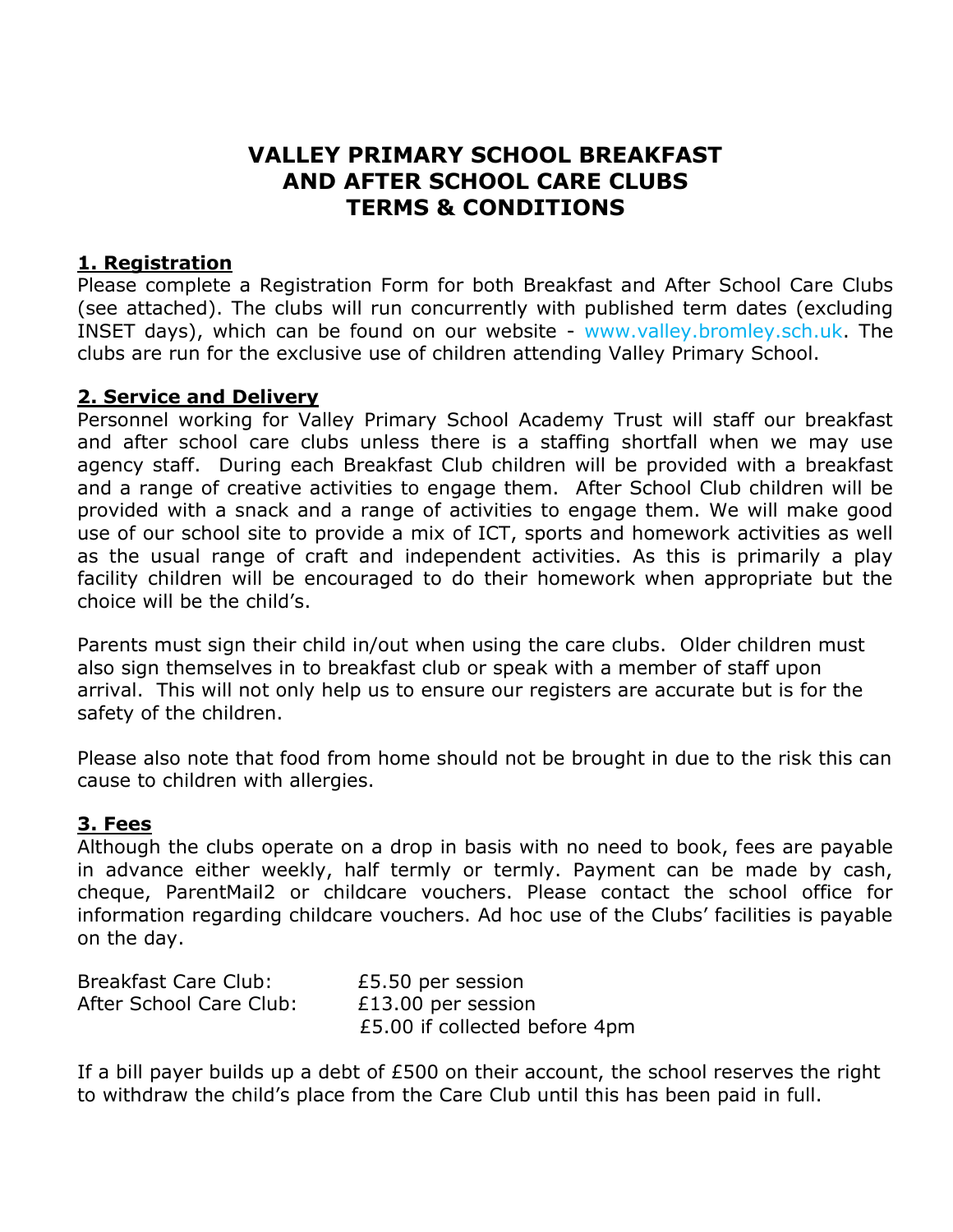# **4. Penalties for Late Collection**

It is the responsibility of all parents/carers collecting children to do so promptly at the end of the session. Failure to do so will expose the parent / carer to the payment of a financial penalty and will constitute a breach of the terms and conditions, entitling Valley after school club to exclude the child from subsequent sessions.

## **Regular late collection could result in the withdrawal of this child care facility or a referral to Bromley Children's Social Care.**

Please note in the event of unusual/exceptional circumstance beyond parent/carer control (i.e. train cancellation etc) please notify the school office/club immediately so an action plan for childcare collection can be organised.

#### **5. Medical Information and Contact Details**

The clubs will use the medical and contact details we currently hold in school. Please let us know of any changes to this information.

#### **6. Drop off and Collection**

Breakfast Club: 7.45am – 8.55am. After School Club: 3.30pm – 6.00pm.

## **7. Absence**

If your child is absent from school we will ensure they are marked absent from the clubs too. **Please inform us if your child is in school but you do not need to make use of our provision in order to maintain our records and staffing levels.** 

#### **8. Hand-over of Care**

If you are unable to collect your child please let us know who will be collecting them in your place by calling the dedicated number **020 8466 8252.** 

#### **9. Behaviour**

The clubs expect the same behaviour from children as we do during the normal school day. Rewards and sanctions will operate in the same way too.

We would also like to remind you that if a child does not follow the high expectations of behaviour, they will be asked to leave the club either temporarily or permanently. We will inform you if this occurs.

## **10. Grounds for Exclusion**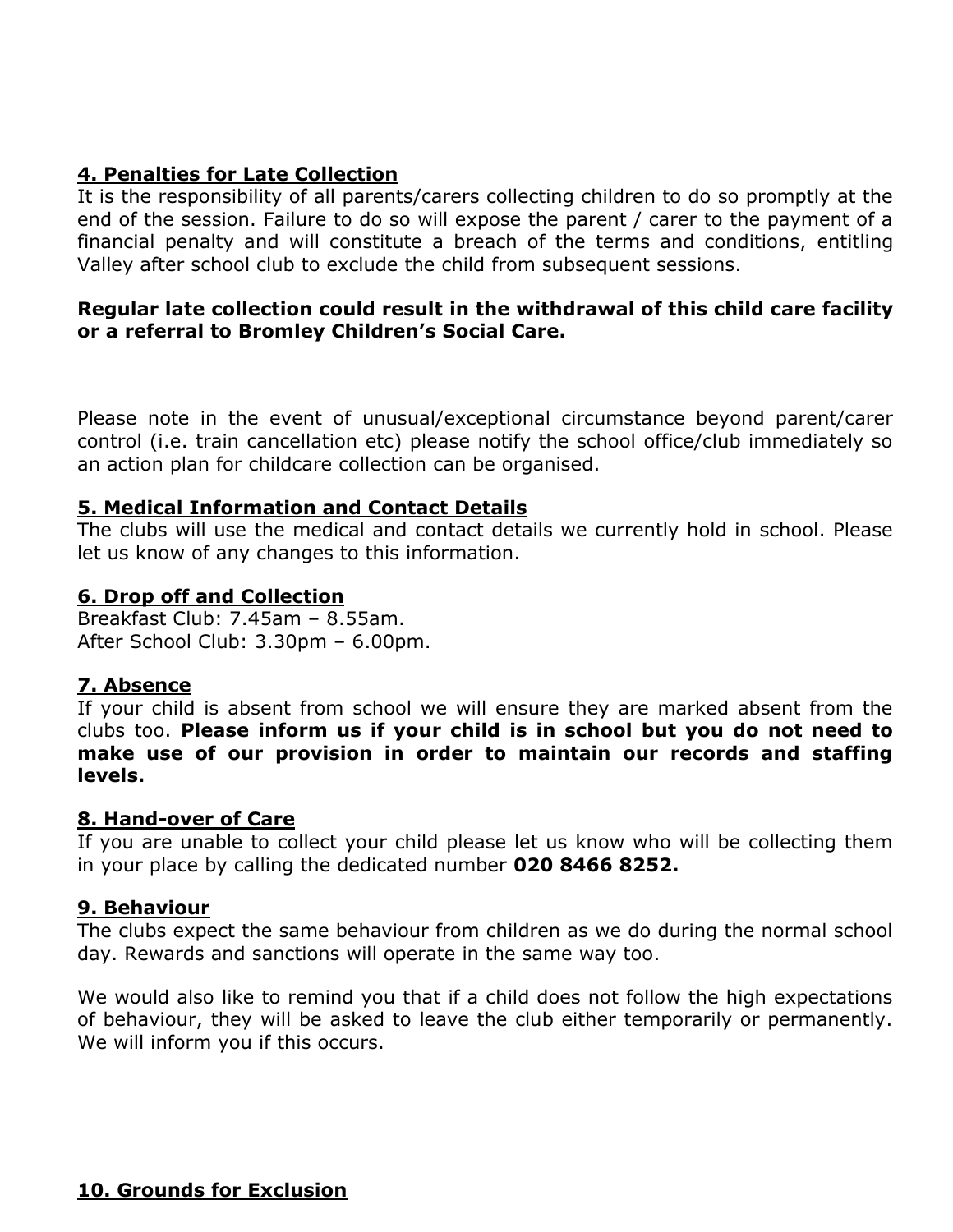Persistent poor behaviour on the part of the child (which includes, but is not limited to bullying, verbal abuse, physical violence, fighting, racial incidents, defiance, rudeness to others, dishonesty, disobedience and deliberate damage to property), or nonpersistent incidents of particularly serious behaviour (for example which endangers children or staff) will be recorded in the incident book. Three recorded incidents may result in a temporary or permanent exclusion at the discretion of the Headteacher.

# **We have the right to withdraw your child's place due to continual non payment of fees.**

# **11. Complaints Policy**

If you have any suggestions regarding our care clubs, please let us know. In the unlikely event you need to complain about our service, please contact the Headteacher on 020 8460 1121.

## **12. Indemnities, Warranties and Liabilities**

Breakast and After School Clubs run under the same indemnities, warranties and insurances as the school.

## **Reservation of Rights**

- The Breakfast and After School Care Clubs reserve the right to exclude a child or family from attending the club or to refuse to accept a registration.
- The Breakfast and After School Clubs reserve the right to close the club on the grounds of staff shortage, unavailability of facilities, or any other reason which in its reasonable opinion necessitates closure. Reasonable notice will be given where possible.
- The Breakfast and After School Care Clubs reserve the right to change these terms and conditions at any time and will give written notice of such changes to parents / carers.

# **Legal: Waivers, Exclusions, Jurisdiction**

- No failure or delay by The Breakfast and After School care Clubs in exercising any of its rights or remedies shall prejudice or affect its ability to do so unless it has provided a specific waiver or release in writing. These terms and conditions are governed by English law and subject to the jurisdiction of the courts in England and Wales.
- The Breakfast and After School Care Clubs shall not be liable for any direct or indirect loss suffered by parents / carers as a result of club closures under the terms of the agreement, including but not limited to loss of profits, increased costs or expenses or wasted expenditure.
- The Breakfast and After School Care Clubs accepts no liability for the administration of medicine in accordance with parents / carers written instructions. Medicines will not be administered in the absence of written instructions.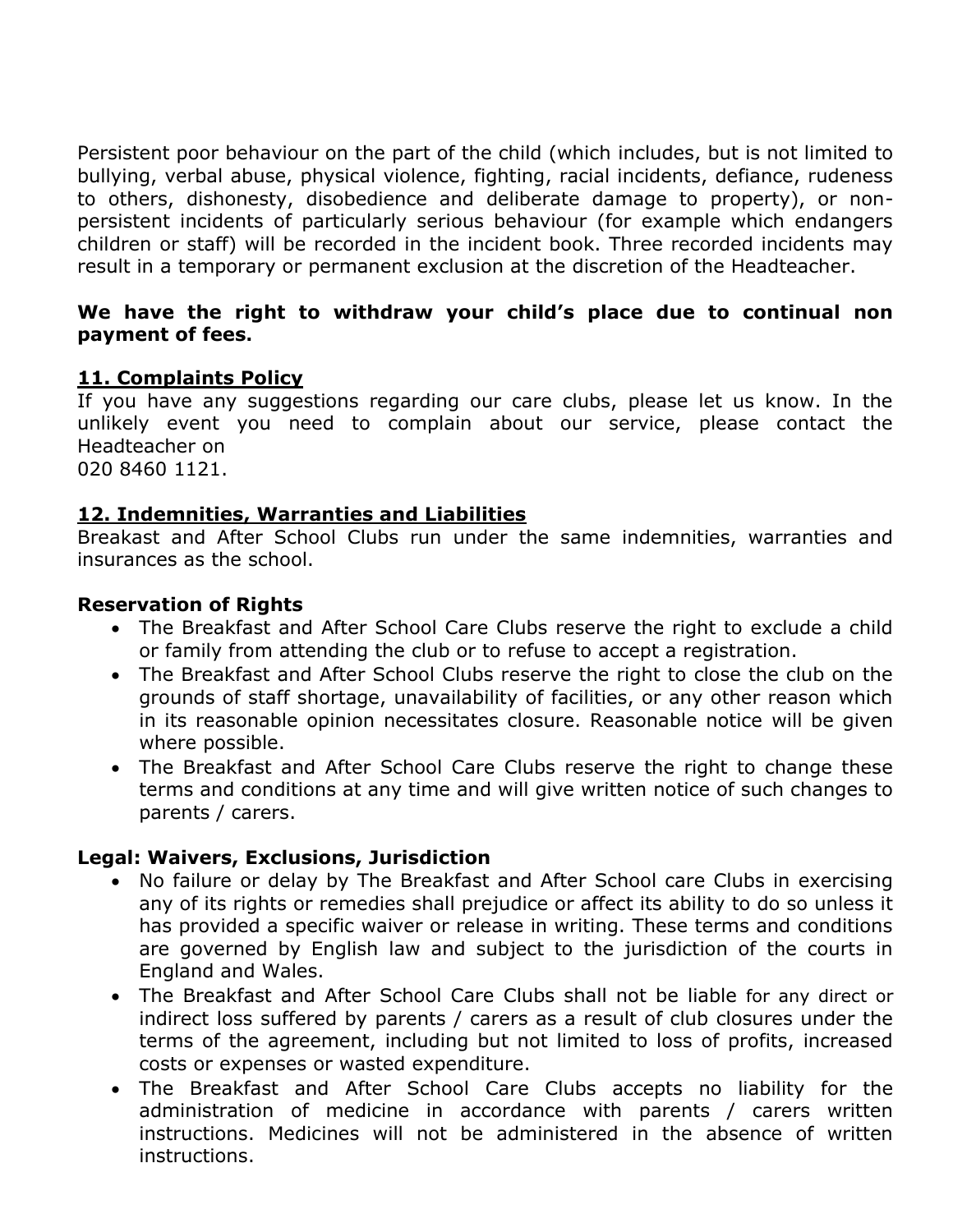- The Breakfast and After School Care Clubs accepts no liability for loss or damage (including consequential loss) to property brought to club premises caused by the actions of children or third parties or for accidental damage caused by club staff.
- The Breakfast and After School Care Clubs accepts no responsibility for injury caused from pre-existing medical conditions which are not notified to the club.

**Stephen Jackson Head of School For and on behalf of Valley Primary School Academy Trust** 



**CARE – LEARN AIM HIGH – BE HONEST WORK TOGETHER – ENJOY WHAT WE DO LOOK AFTER WHAT WE HAVE – IMPROVE ON PREVIOUS BEST**



Valley Primary School Academy Trust (Company No 7695505)